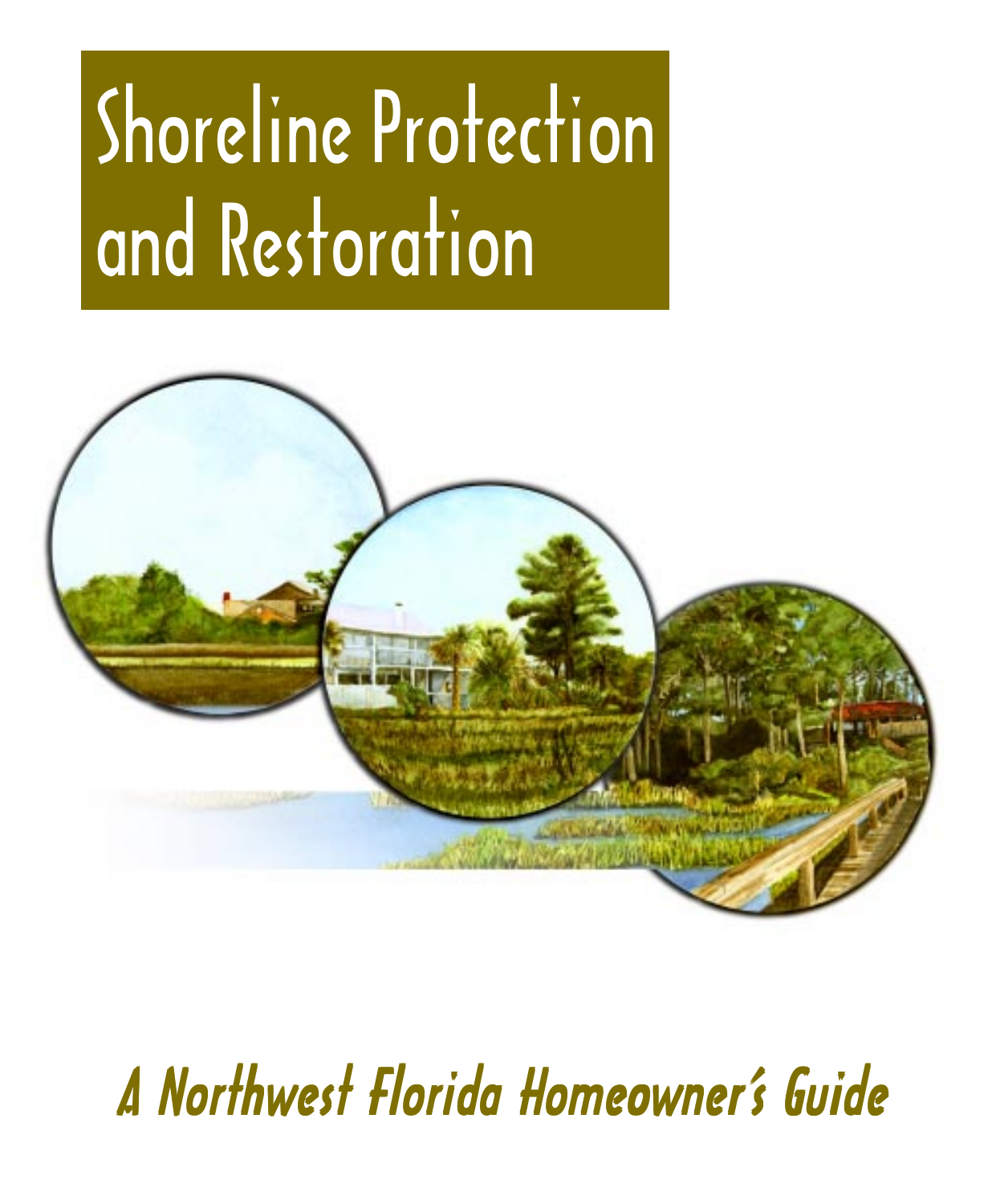

Waterfront property owners have special opportunities to protect and enhance the aquatic environment. For property that fronts a bay, stream, lake, or even a stormwater conveyance, one of the most effective steps is to maintain a buffer zone of natural vegetation along the shoreline. Natural buffer zones stabilize shorelines and provide valuable and increasingly rare waterfront fish and wildlife habitat. Marsh vegetation, for example, supports shellfish, juvenile fish, and waterfowl, and adjacent upland plants provide habitat for birds and small mammals. Natural upland and wetland vegetation protects water quality by trapping sediments and taking up nutrients and other pollutants. It also prevents erosion and stabilizes the shoreline by absorbing wave energy, trapping sediments, slowing stormwater runoff, and moderating the effects of storms and floods. Additionally, a natural shoreline helps maintain the distinctive appearance and atmosphere of the Florida Panhandle.

A decision to maintain or restore natural vegetation on a waterfront or elsewhere is not an all or nothing proposition. Environmental and aesthetic benefits can coexist with access and use as long as natural vegetation is maintained over a substantial area. While even relatively narrow buffer zones provide benefits, a general rule is that water quality, habitat, and shoreline protection benefits increase with added width. It is recommended that an average buffer of about 30 feet or more be maintained along the shoreline. Natural vegetation widths of 50 or more feet are recommended where possible to provide optimal protection.

Where natural waterfront vegetation still exists, efforts should be made to protect it. The natural shape and habitat of the shoreline are the result of many years of adaptation to the physical and biological environment. In most residential areas, however, the natural shoreline has already been fundamentally altered. In such places, individual residents can help to restore natural vegetation and functions.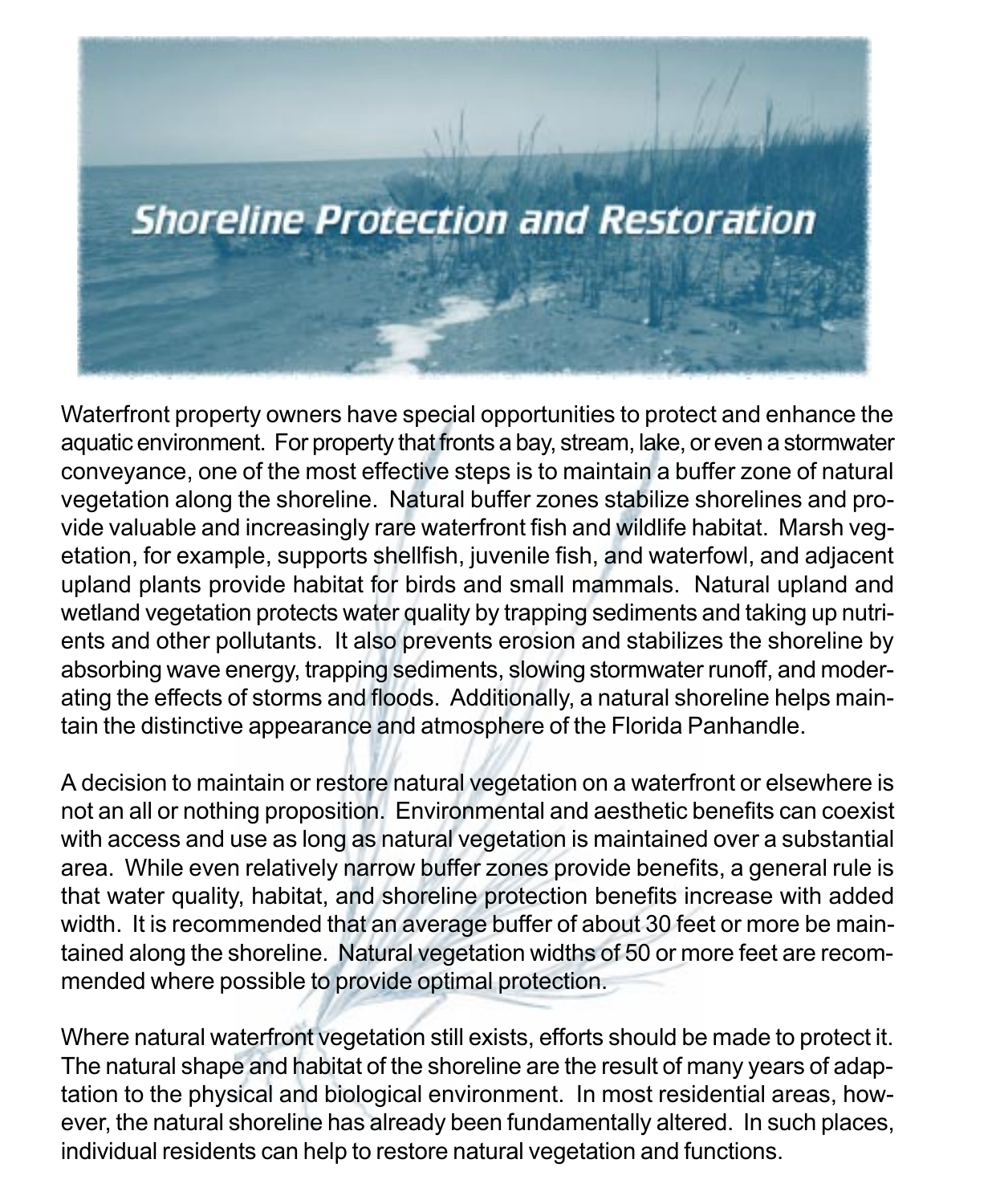This brochure provides guidance on how to protect and restore a natural Florida waterfront for shoreline protection, aesthetic enhancement, fish and wildlife habitat, and water quality protection. You are invited to explore the following topics:

- Protecting the Shoreline
- Restoring a Natural Waterfront
- Legal Requirements
- Where to Go for Help and Services

# Protecting the Shoreline

In deciding how to protect a shoreline, consider some of the major causes of erosion:

- Storm tides and waves alter the shoreline profile and cause periodic erosion, which may be followed by a natural recovery.
- Chronic, long-term erosion is caused by a lack of sediment transport from upstream or along the coast. Dams and waterfront armoring may be responsible.

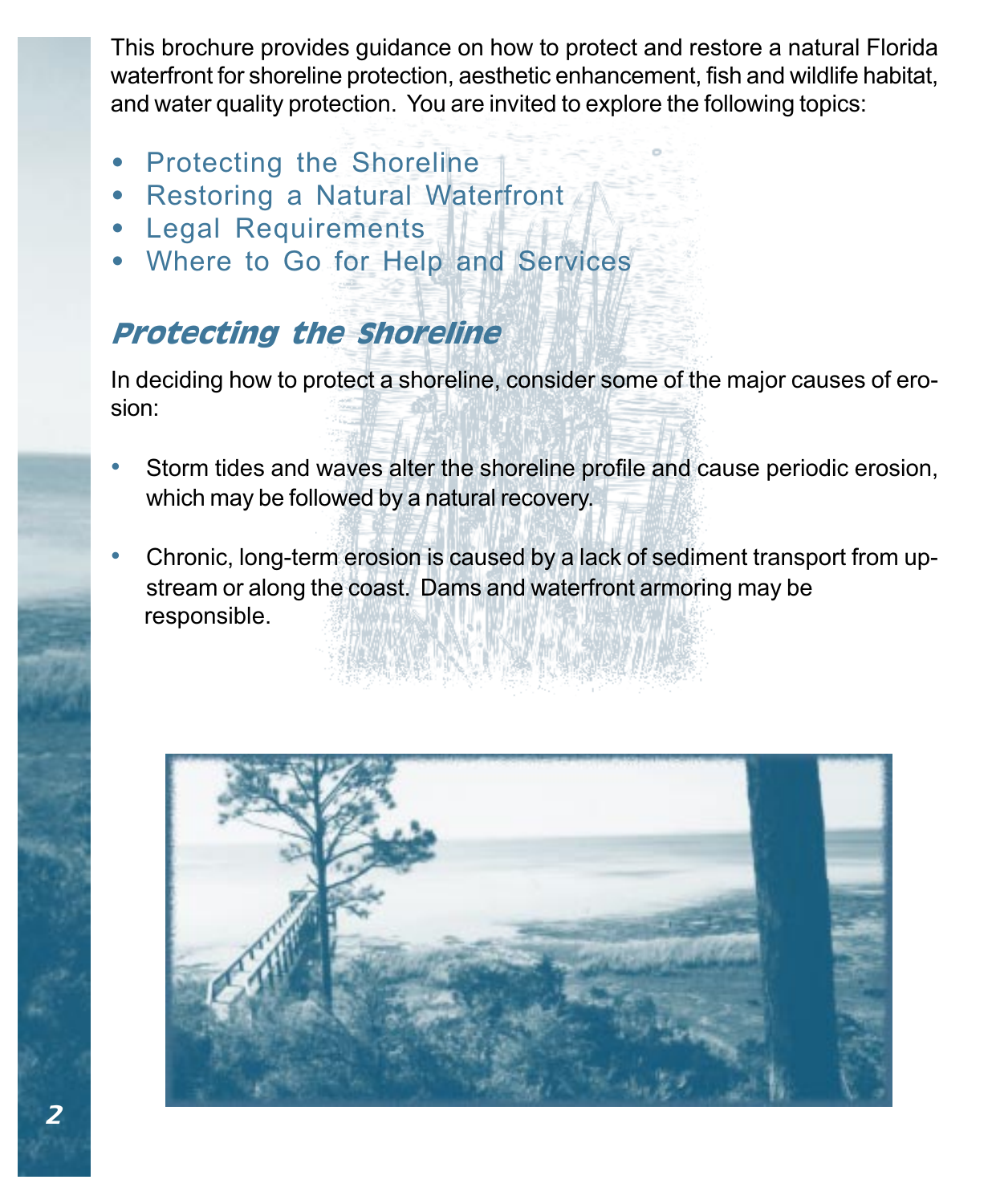- Seawalls reflect wave energy and can increase erosion at the toe of the wall and on adjacent property. The resulting sediment suspension also reduces water clarity.
- The location of a site along the water, the distance wind-blown waves are able to travel and grow before reaching the shoreline, and the slope of the site all affect wave energy and sediment stability.
- Frequent boat wakes increase erosion forces.
- Removal of natural vegetation destabilizes the shoreline and makes it more susceptible to erosion.

Avoid armoring or "hardening" the shoreline if at all possible. Seawalls, riprap, groins, and other structures replace the natural shoreline and destroy important intertidal habitat. In the process, erosion and loss of adjacent property are often accelerated due to the alteration of the sand transport process along the shoreline. For preemptive protection and minor erosion problems, enhancement of shoreline vegetation alone may suffice and should be attempted before proceeding to structural solutions. In addition to preserving intertidal habitat, protecting the shoreline with a natural buffer zone is quite inexpensive compared to a structural approach.

In cases where ongoing erosion threatens substantial fixed structures, some action to protect the shoreline may be necessary. There are alternatives to conventional shoreline armoring, however, that can both protect an eroding waterfront and maintain and/or improve natural habitats. For information on environmentally friendly shoreline protection, contact the Ecosystem Restoration Section or the Submerged Lands and Environmental Resources Program of the Florida Department of Environmental Protection (DEP).

Whether or not your shoreline is protected by a structure, maintaining a buffer zone of natural vegetation is an effective way of protecting water quality, coastal habitat, and shoreline stability. The following section provides details about ways to protect and restore a waterfront buffer zone.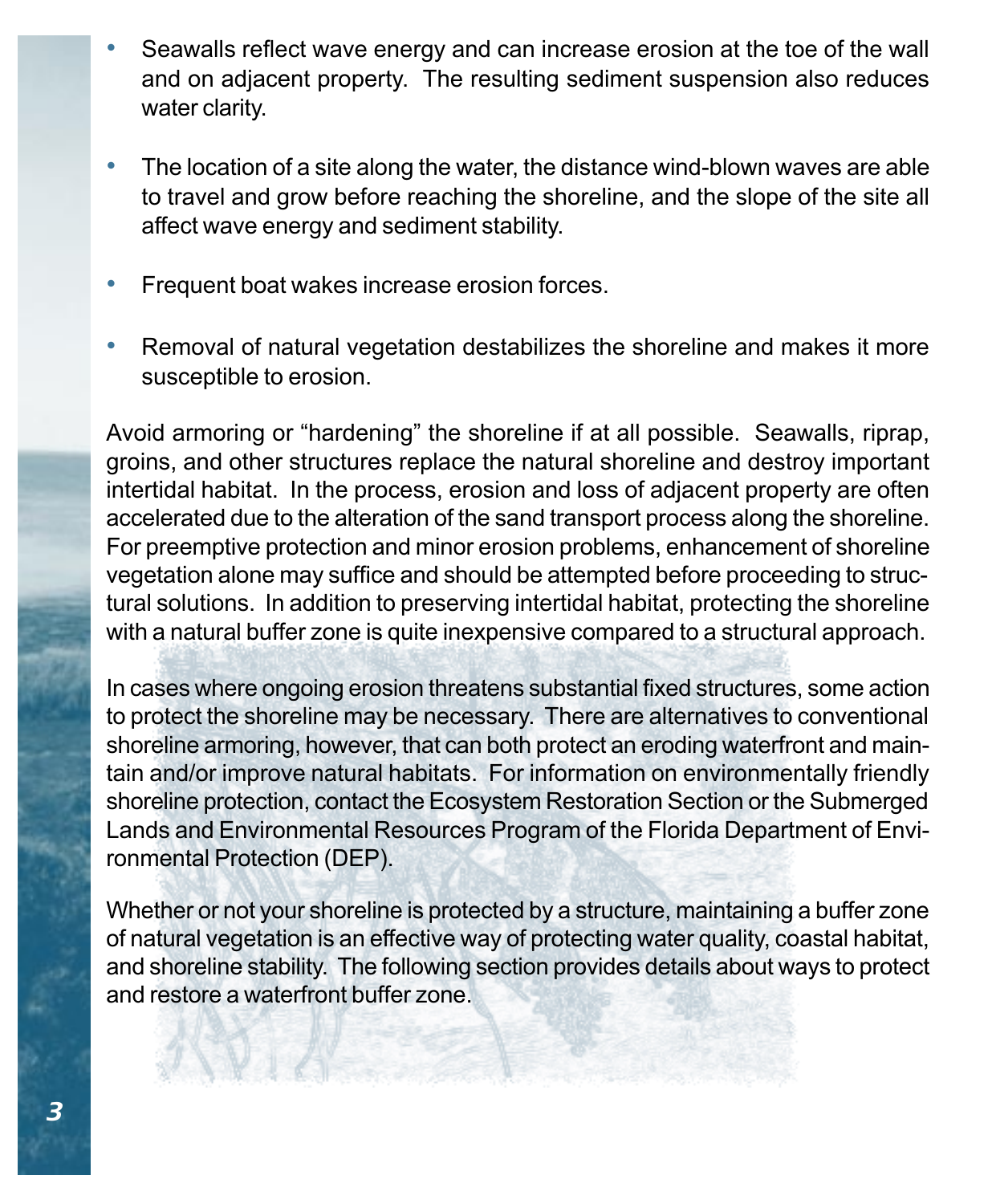## Restoring a Natural Waterfront

An essential element in a restored waterfront is an approximation of a natural shoreline plant community. Northwest Florida shorelines are characterized by zones of distinct plant communities based on adaptability to water salinity, soil saturation, salt spray, and wind and wave energy. Plant types also vary depending on elevation, slope, soil type, sunlight, rainfall, and other conditions. The resulting complex of plant communities provides a structure that is defined by and adapted to the dynamic shoreline environment.

Where natural vegetation has been lost, appropriate species can be planted to recreate some natural appearance and function. It is important to plan carefully, however, to ensure that correct procedures are followed and that the right plants are selected for the different conditions along the waterfront. Choosing the correct species and deciding where to plant them depends on identifying the different areas—or zones—in which conditions demand specific plant characteristics.

To assist in planning, waterfront planting areas are divided here into four zones defined in relation to tide levels:

- Zone 1 is the area below mean low water and nearly always has standing water. This zone may be naturally unvegetated where there is high wave energy and/or steep slopes. In relatively protected waters, emergent wetland plants—those that are rooted on the bottom but grow above the water's surface—may thrive here and provide valuable habitat and water quality benefits. Where slopes are gentle and wave energy is limited, emergent plants can coexist with preexisting seawalls or other structures.
- Zone 2 is the intertidal zone between mean low and mean high water. It is submerged during high tide but exposed to the air at low tide. Various wetland species may be appropriate for this zone.
- Zone 3 is the area between mean high water and the normal limit of storm tides. In this area, the soil is typically exposed to the air, although it is periodically submerged during especially high tides. Soils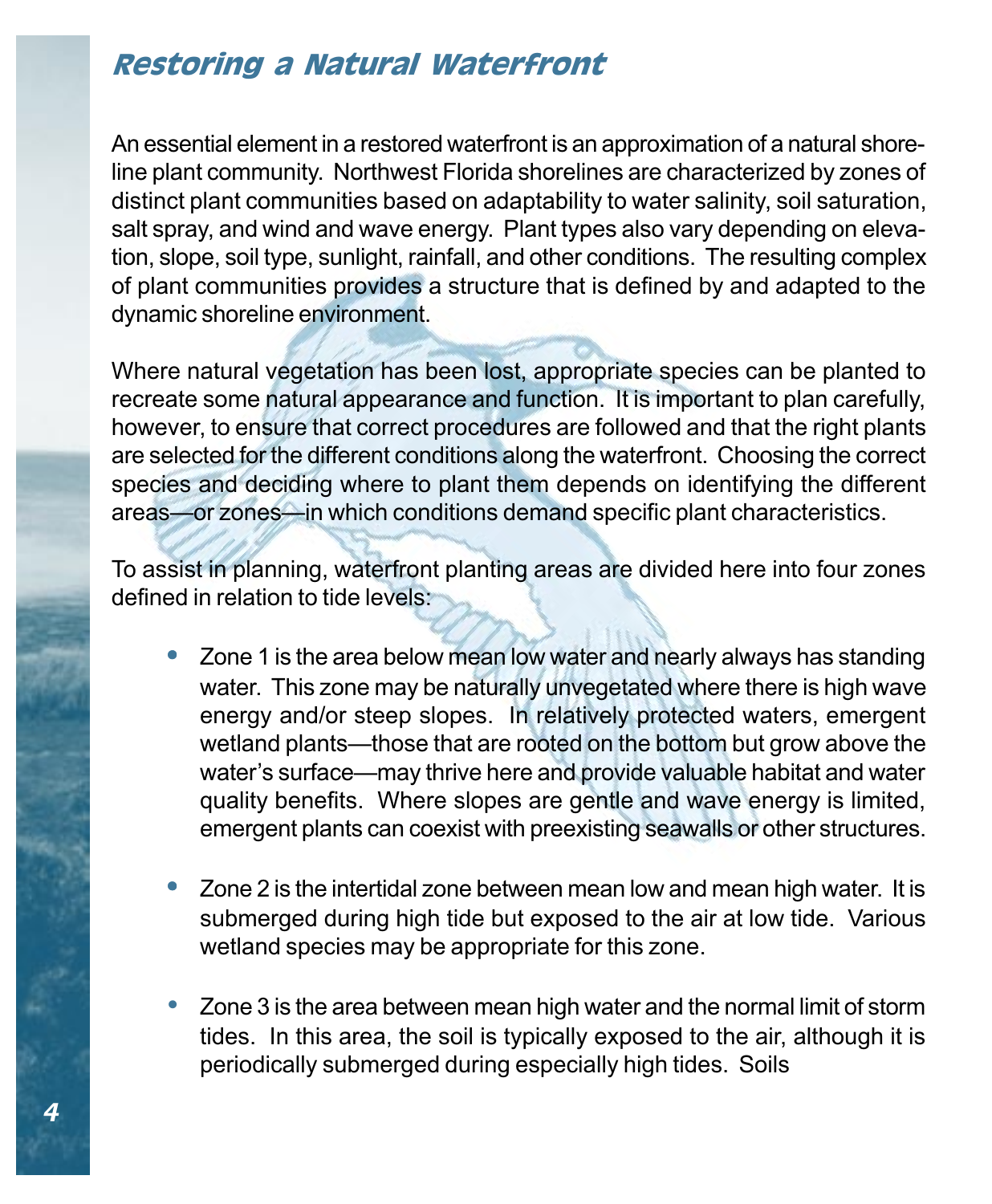high salt content. Grasses and shrubs that are capable of withstanding varying degrees of soil saturation may do well here. in this area may be periodically saturated and may have a relatively

• Zone 4 is the coastal area above the normal storm tide line. While this area is often upland, the plants within it are greatly affected by coastal processes, including consistent winds and salt spray. A buffer of natural vegetation (grasses, shrubs, and trees) here is important both for preventing water pollution and protecting wetland and aquatic plants closer to the water. Incorporating a swale or other landscape feature that allows rain water to pool and infiltrate into the ground rather than run off will further help to prevent water pollution.



Consider the following factors before beginning a shoreline stabilization project:

- Dominant Vegetation: Observe what grows naturally in the area. Existing species are probably well adapted and native to the area and should be considered.
- Slope: Observe how steep the slope of the shoreline is. This helps define how wide the intertidal zone is and how large a marsh area you may be able to create. In the case of a relatively steep slope, the area suitable for planting emergent plants will be relatively narrow. Within a few feet of the shore, for example, the water may be too deep to plant. With a more gradual slope, each planting zone will be wider.
- Fetch: The distance waves travel before reaching the shoreline is referred to as "fetch." The longer the fetch, the greater the wave energy tends to be. If the fetch is small, as within a quiet bay or bayou, the shoreline may be suited for plants in all four zones. Where fetch is greater than one mile, however, wave energy may be too high to support emergent vegetation. On such sites, natural vegetation above mean high water may be especially important for stability.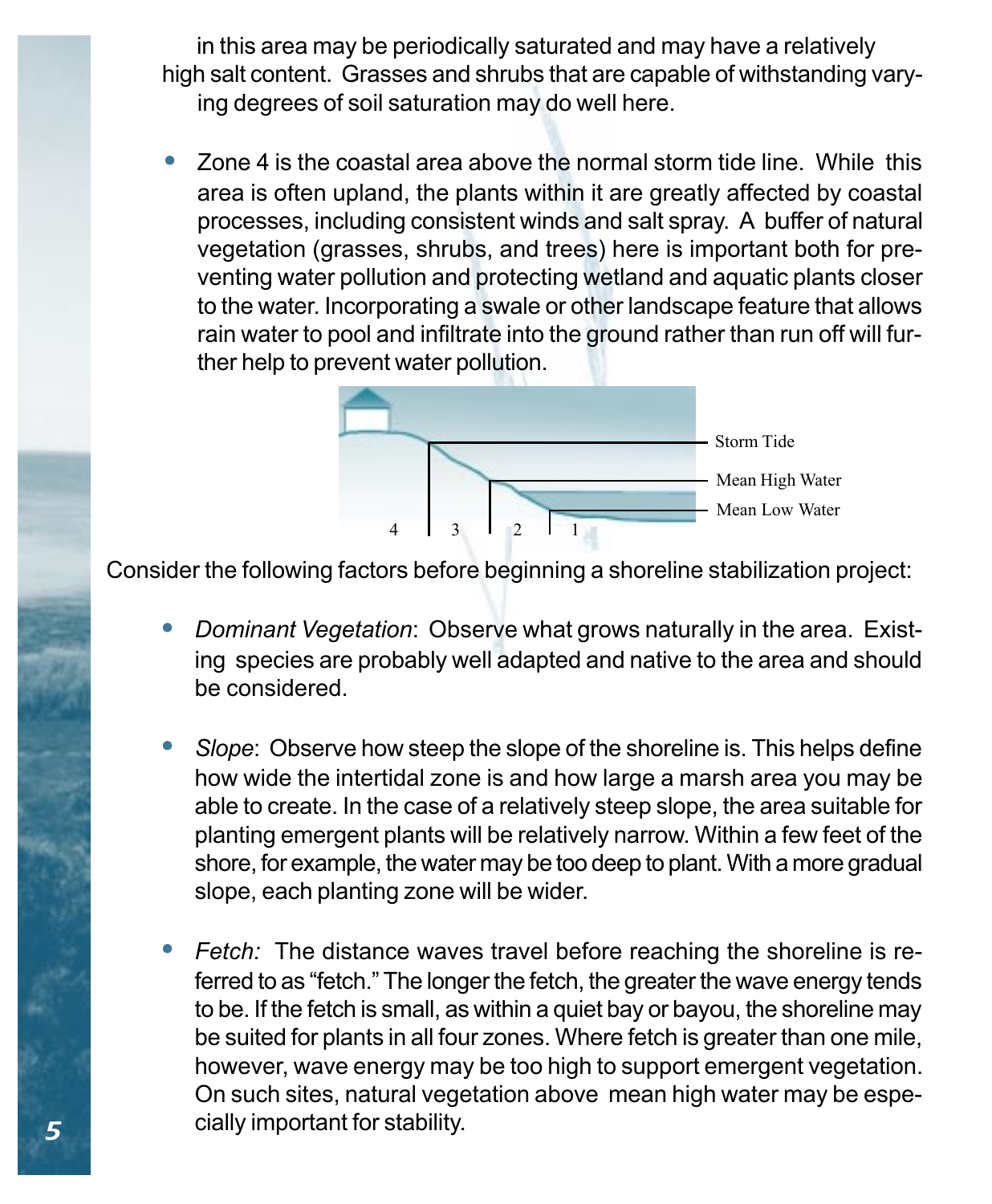#### Plant Selection

The following tables provide suggestions for plant selection for northwest Florida waterfronts:

| <b>Species Name</b>   | <b>Common Name</b>   | Zone |              |   |   | <b>Salinity Range*</b> |        |      |  |
|-----------------------|----------------------|------|--------------|---|---|------------------------|--------|------|--|
|                       |                      |      |              |   |   |                        |        |      |  |
|                       |                      | 1    | $\mathbf{2}$ | 3 | 4 | Low                    | Medium | High |  |
| Nymphaea odorata      | Fragrant water lily  |      |              |   |   |                        |        |      |  |
| Juncus effusus        | Soft rush            |      |              |   |   |                        |        |      |  |
| Pontederia cordata    | Pickerelweed         |      |              |   |   |                        |        |      |  |
| Scirpus californicus  | Giant bulrush        |      |              |   |   |                        |        |      |  |
| Panicum hemitomon     | Maidencane           |      |              |   |   |                        |        |      |  |
| Zizaniopsis miliacea  | Southern wild rice   |      |              |   |   |                        |        |      |  |
| Zizania aquatica      | Wild rice            |      |              |   |   |                        |        |      |  |
| Crinum americanum     | Swamp lily           |      |              |   |   |                        |        |      |  |
| Iris virginica        | Blue flag            |      |              |   |   |                        |        |      |  |
| Scirpus americanus    | Three square         |      |              |   |   |                        |        |      |  |
| Sagittaria lancifolia | Lance-leaf arrowhead |      |              |   |   |                        |        |      |  |
| Cladium jamaicense    | Sawgrass             |      |              |   |   |                        |        |      |  |
| Spartina patens       | Saltmeadow cordgrass |      |              |   |   |                        |        |      |  |
| Juncus roemerianus    | Black needlerush     |      |              |   |   |                        |        |      |  |
| Spartina alterniflora | Smooth cordgrass     |      |              |   |   |                        |        |      |  |
| Paspalum distichum    | Knot-grass           |      |              |   |   |                        |        |      |  |
| Distichlis spicata    | Saltgrass            |      |              |   |   |                        |        |      |  |
| Scirpus robustus      | Saltmarsh bulrush    |      |              |   |   |                        |        |      |  |
| Sporobolus virginicus | Seashore dropseed    |      |              |   |   |                        |        |      |  |

#### Shoreline Plant Suitability for Zones 1-4

\*General water salinity tolerance ranges in parts per thousand (ppt): low = 0-5; medium = 6-15; high = 16-33. Note that these are general quidelines for average conditions. Actual salinity ranges often vary widely.

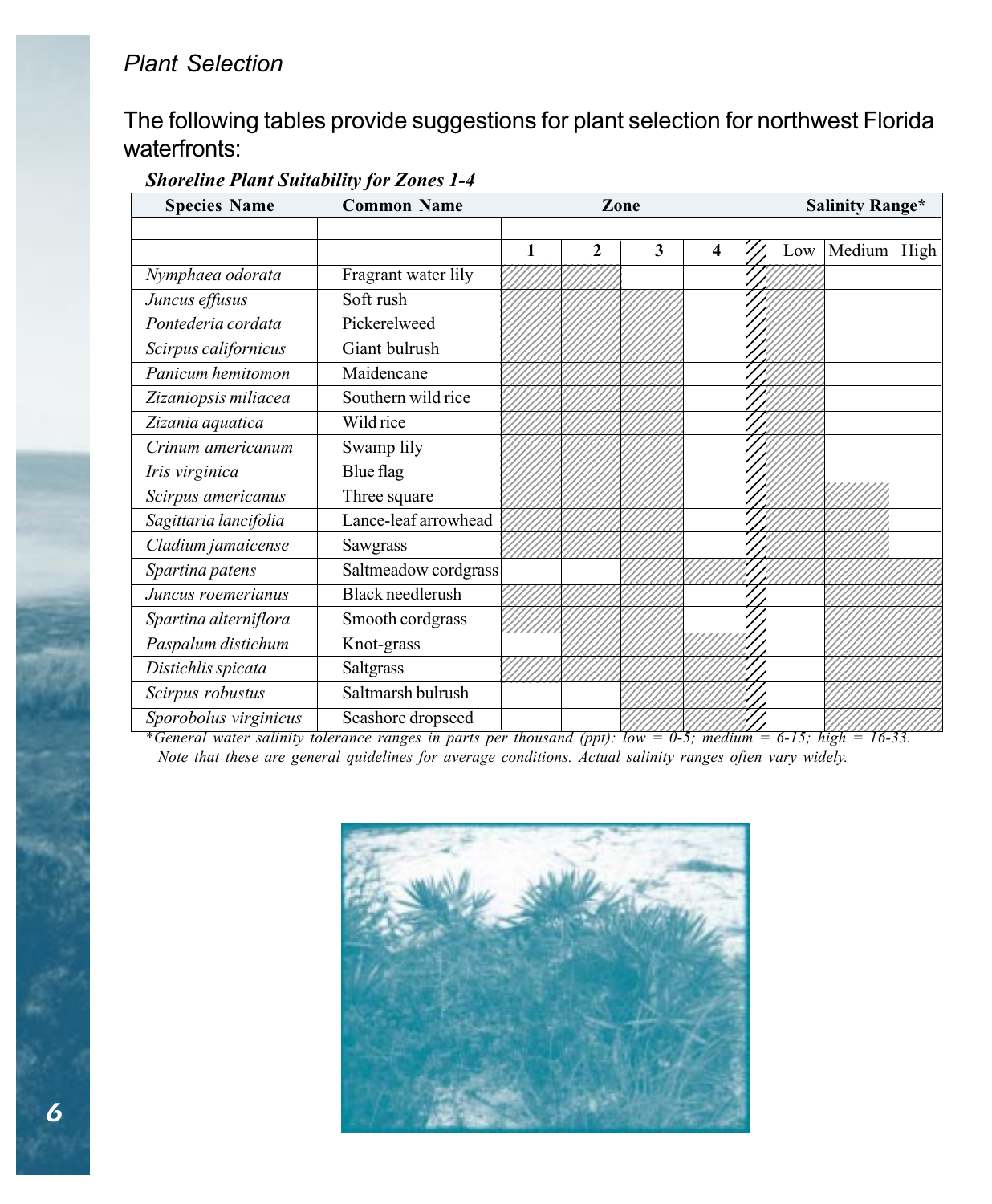#### Upland Shoreline Plants (all appropriate for Zone 4)

Species suitability depends on soil types and ecosystems. Consult county extension representatives and nurseries for details.

| <b>Species Name</b><br><b>Common Name</b><br><b>Type</b>    |  |
|-------------------------------------------------------------|--|
| Bluestem<br>Grass<br>Schizachyrium spp.                     |  |
| Muhlenbergia capillaris<br>Muhly grass<br>Grass             |  |
| Aristida stricta<br>Wiregrass<br>Grass                      |  |
| Roadside verbena<br>Ground cover<br>Verbena spp.            |  |
| Butterfly weed (milkweed)<br>Ground cover<br>Asclepias spp. |  |
| Flowering vine<br>Morning-glory<br>Ipomoea spp.             |  |
| Goldenrod<br>Solidago spp.<br>Flowering bush                |  |
| St. John's wort<br>Shrub<br>Hypericum spp.                  |  |
| Vaccinium arboreum<br>Sparkleberry<br>Shrub                 |  |
| Shrub<br>Serenoa repens<br>Saw palmetto                     |  |
| Saltbush<br>Shrub<br>Baccharis spp.                         |  |
| Shrub/small tree<br>Ilex vomitoria<br>Yaupon holly          |  |
| Illicium floridanum<br>Florida anise<br>Shrub/small tree    |  |
| Myrica cerifera<br>Wax myrtle<br>Shrub/small tree           |  |
| Shrub/small tree<br>Quercus myrtifolia<br>Myrtle oak        |  |
| Callicarpa americana<br>Beautyberry<br>Shrub/small tree     |  |
| Quercus chapmanii<br>Chapman's oak<br>Shrub/small tree      |  |
| American holly<br>Shrub/small tree<br>Ilex opaca            |  |
| Wild olive<br>Osmanthus americanus<br>Shrub/small tree      |  |
| Cephalanthus occidentalis<br>Button bush<br>Small tree      |  |
| Small tree<br>Cornus florida<br>Flowering dogwood           |  |
| Small tree<br>Sand post oak<br>Quercus margaretta           |  |
| Bluejack oak<br>Small tree<br>Ouercus incana                |  |
| Sand live oak<br>Small tree<br>Quercus geminata             |  |
| Small/medium tree<br>Ouercus marilandica<br>Blackjack oak   |  |
| Small/medium tree<br>Quercus laevis<br>Turkey oak           |  |
| Medium tree<br>Persea borbonia<br>Redbay                    |  |
| Medium tree<br>Prunus serotina<br><b>Black cherry</b>       |  |
| Persimmon<br>Medium tree<br>Diospyros virginiana            |  |
| Acer rubrum<br>Medium/large tree<br>Red maple               |  |
| Red oak<br>Medium/large tree<br>Quercus falcata             |  |
| Pinus elliottii<br>Slash pine<br>Medium/large tree          |  |
| Pinus clausa<br>Sand pine<br>Medium/large tree              |  |
| Carya glabra<br>Pignut hickory<br>Medium/large tree         |  |
| Quercus hemisphaerica<br>Laurel oak<br>Large tree           |  |
| Live oak<br>Quercus virginiana<br>Large tree                |  |
| Pinus palustris<br>Longleaf pine<br>Large tree              |  |
| Magnolia grandiflora<br>Southern magnolia<br>Large tree     |  |
| Southern red cedar<br>Juniperus silicicola<br>Large tree    |  |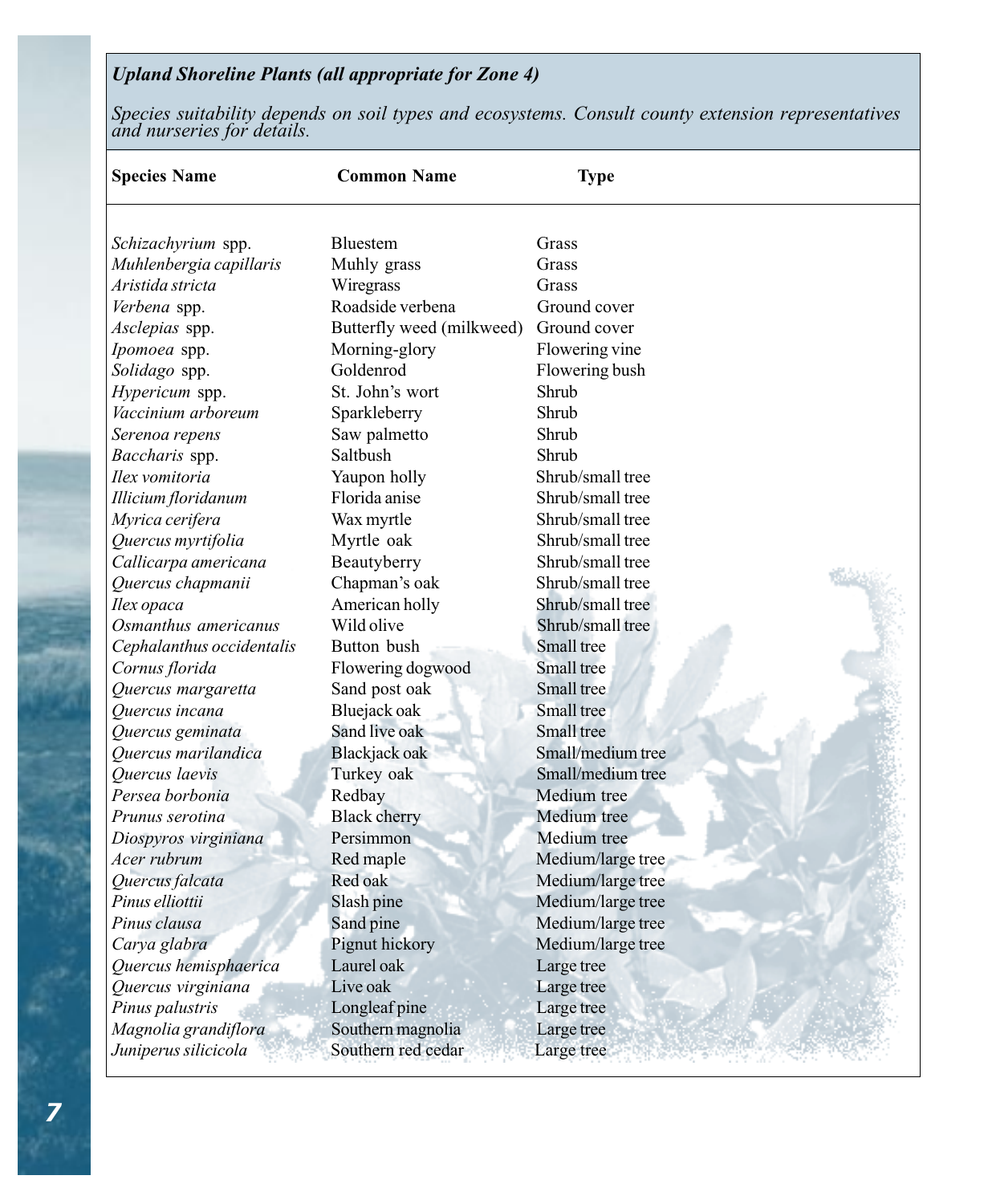#### **Planting**

- Step 1: Planning. Plan the width and layout of your natural buffer zone based on slope, fetch, and existing vegetation, as well as personal needs and preferences for access, aesthetic characteristics, habitat potential, and amount of lawn desired.
- Plant selection. Consider the plant species listed for the different planting zones, and consult your county extension service and the other resources listed below. Step 2:
- Authorization. To protect natural wetlands and prevent the spread of damaging invasive plants, state authorization is required for planting below the mean high tide line. Given appropriate planning and plant selection, this authorization should be obtainable without difficulty. See "Legal Requirements" for details. Step 3:
- Planting. General guidance for planting is provided here. For more details, consult your county extension representative or other resource. Step 4:
- Generally, planting is not recommended during the hottest part of the summer. Also, if species are desired in Zone 1, they may need to be planted during periods of low water typically in winter. This allows plants to become established before being submerged 100 percent of the time.
- For emergent plants, space 12 to 18 inches apart. High levels of wave energy require higher planting densities, while areas with little wave energy may be planted less densely. Plant size should also increase with the level of wave energy.
- Dig a hole deep enough so that the top of the root mass is about 3-8 inches below the top of the soil level. Plant the deepest in high wave energy areas.
- For species in Zones 1 and 2, push a shovel into the sediment, place a plant behind the shovel and move the shovel back and forth until suction has pulled the plant into the substrate.
- If water is available, apply enough to saturate the area, and allow water to soak to roots.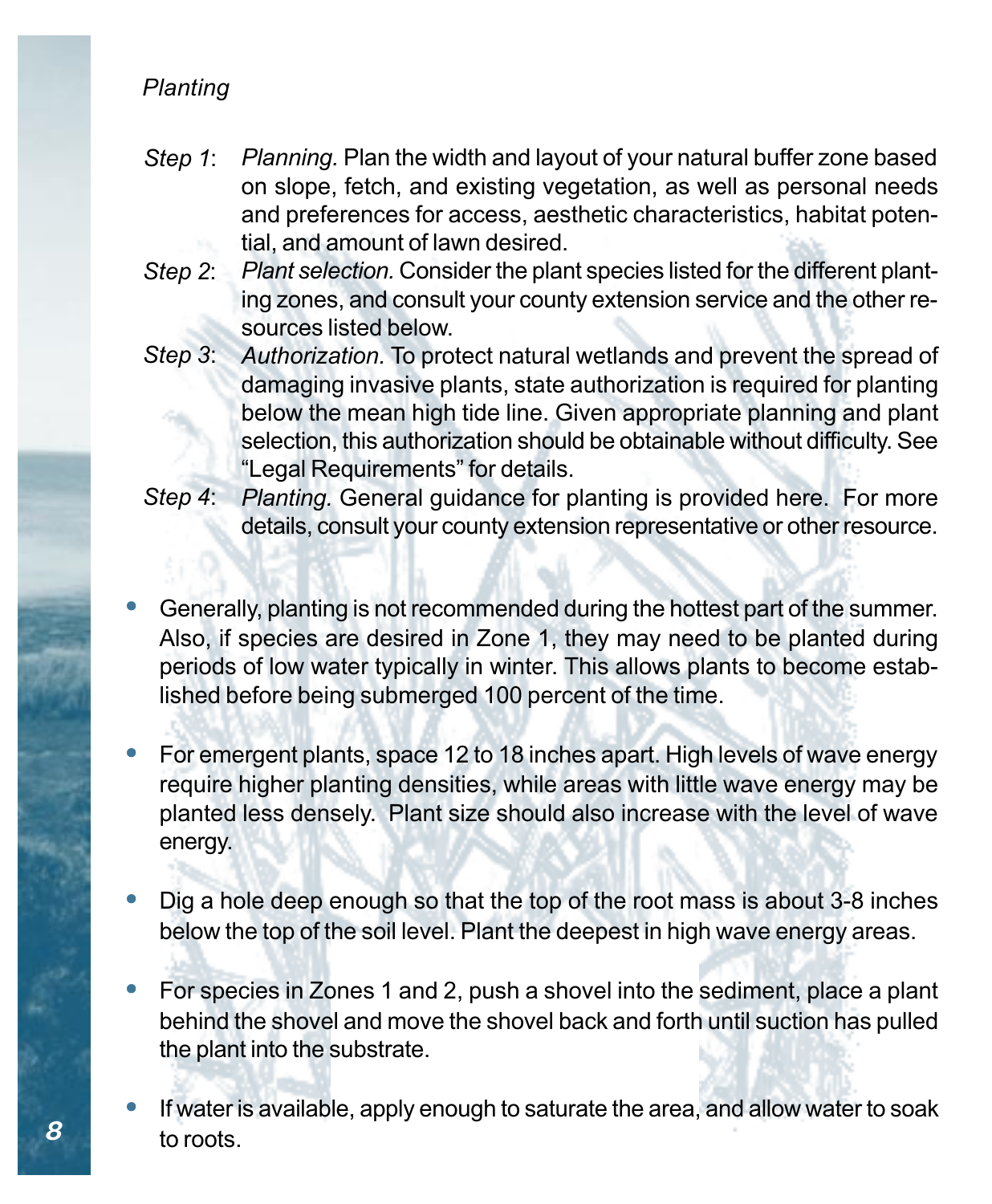- For Zones 1 and 2, fertilizer is not needed (fertilizers should never be used within 50 feet of a waterbody).
- If Zones 3 and 4 are more than 50 feet from the water, fish emulsion may be used as a fertilizer. Mix the emulsion according to the directions (e.g., dilute 3 tablespoons of fish emulsion in one gallon of water). Pour a small amount of the solution into the hole, place plant, and cover with soil and water.

#### Where to Obtain Plants

A number of commercial nurseries sell native plants that are useful in shoreline restoration. Also, guidance on plant sources and restoration methods may be obtained from a number of organizations, including the Ecosystem Restoration Section at the Northwest District Office of the Florida Department of Environmental Protection in Pensacola.

if the seed stock is native to the area. Nursery personnel should know the sources of the plants they sell. To prevent damage to natural habitats, however, avoid digging plants out of existing wetlands. Plants used in waterfront restoration tend to have the greatest chance of success

### Legal Requirements

The restoration of natural vegetation communities along Florida's waterfronts is strongly encouraged. It is important, however, that inappropriate species (such as invasive exotic plants) not be introduced and that natural wetlands not be damaged by transplanting or other activities. To help ensure this, the State of Florida generally requires that written authorization be obtained prior to planting below mean high water (or ordinary high water in fresh water). This would generally include any emergent vegetation planted in Zones 1 or 2.

So long as no fill or other structure is added to submerged lands, this review and authorization can be provided at no cost by DEP's Bureau of Invasive Plant Management.

For projects that involve structure, excavation, or fill, a Wetland Resource Permit and/or Sovereign Submerged Lands Authorization is required. For information, contact the Northwest District Office of the Florida Department of Environmental Protection.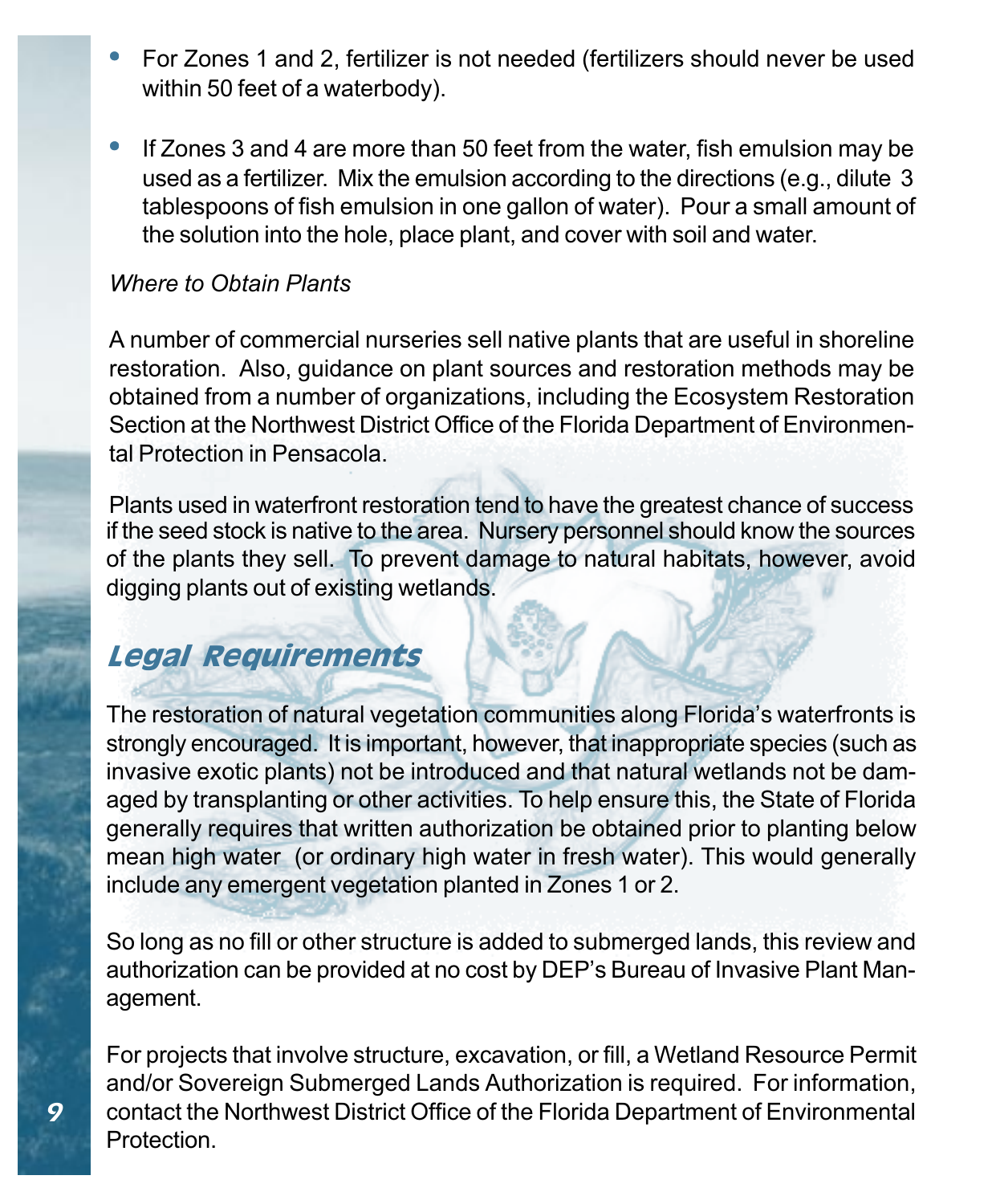# Where to Go for Help and Services

Florida Department of Environmental Protection Ecosystem Restoration Section 160 Governmental Center Pensacola, FL 32501 (850) 595-8300

Florida Department of Environmental Protection Bureau of Invasive Plant Management 3915 Commonwealth Boulevard, MS 710 Tallahassee, FL 32399-3000 (850) 488-5631

Santa Rosa County Marine Extension 6051 Old Bagdad Highway Milton, FL 32583 (850) 623-3868

Okaloosa County Extension 5479 Old Bethel Road Crestview, FL 32536 (850) 689-5850

Walton County Extension 732 N. 9<sup>th</sup> Street, Suite B Defuniak Springs, FL 32433 (850) 892-8172

Longleaf Pine Chapter of the Florida Native Plant Society PO Box 9322 Pensacola, FL 32513-9322 longleaf.pine.fnps@juno.com

Northwest Florida Aquatic Preserves Office 7255 Highway 90, East Milton, FL 32583 (850) 983-5359 nwfap@pcola.gulf.net

Florida Department of Environmental Protection Submerged Lands and Environmental Resources 160 Governmental Center Pensacola, FL 32501 (850) 595-8300

Okaloosa/Walton County Marine Extension Camp Timpoochee 4750 Timpoochee Lane Niceveille, FL 32578 (850) 897-1800

Escambia County Extension 3740 Stefani Road Cantoment, FL 32533-7792 (850) 475-5230

Northwest Florida Water Management District SWIM Program 81 Water Management Drive Havana, FL 32333 (850) 539-5999

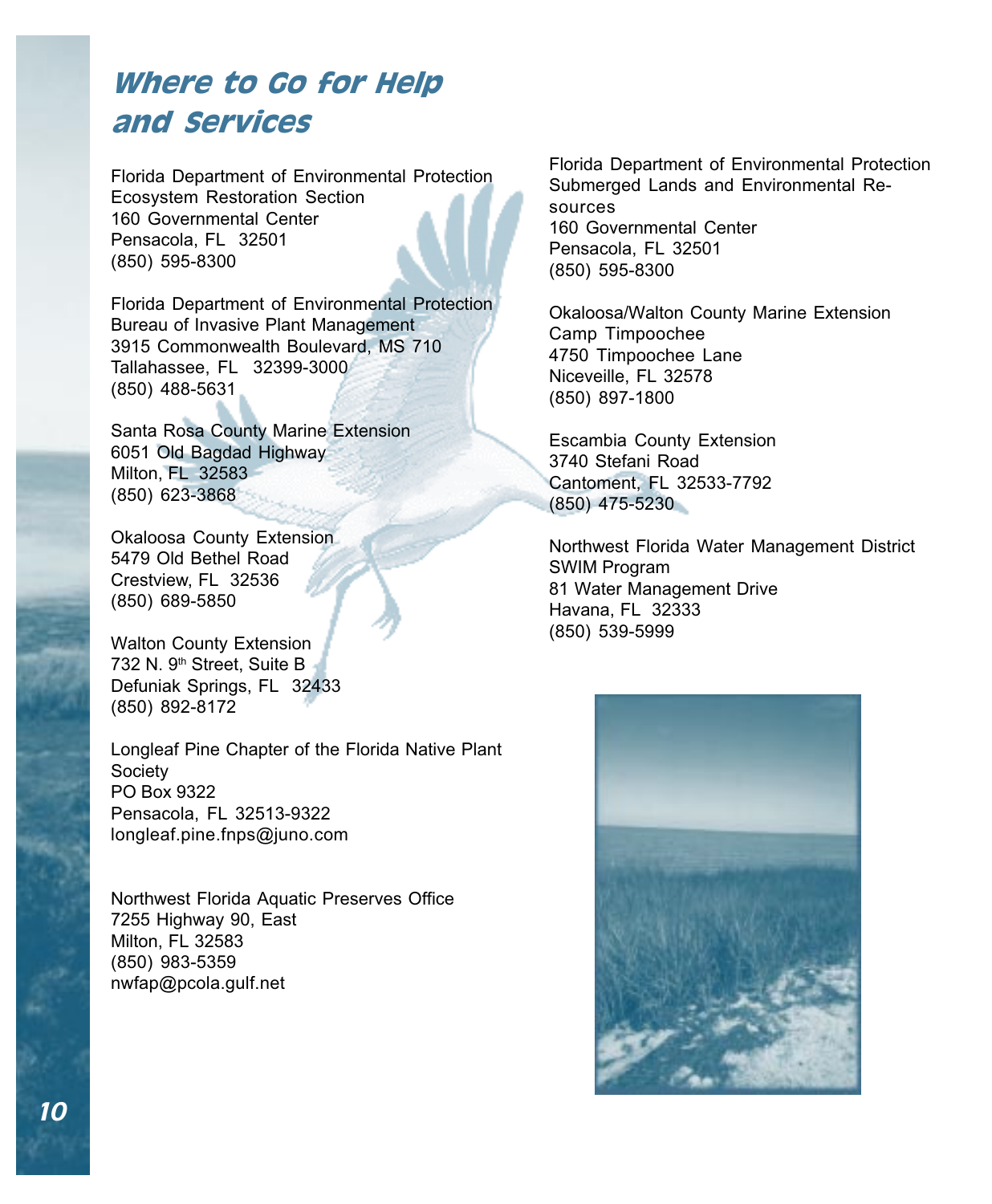#### Acknowledgements

Special recognition and appreciation are extended to Christina Verlinde of the Santa Rosa County Sea Grant Extension office. Her tireless efforts and enthusiasm were instrumental in the development of this project.

A number of other individuals also participated in the development of this document. Their contributions and continuing efforts are gratefully acknowledged.

Tracy Hunt, Northwest Florida Water Management District Paul Thorpe, Northwest Florida Water Management District Nadine Craft, Northwest Florida Aquatic Preserve Office Eleanor Williams, GO NATIVE Nursery, Milton Rick Harter, Florida Department of Environmental Protection Eric Schneider, Florida Department of Environmental Protection John Cameron, Valparaiso Recreation and Environmental Committee Annie Cameron, Valparaiso Garden Club, Recreation and Environmental Committee Barbara Revell, Master Gardener, Leon, Wakulla, and Franklin Counties Laurie Mackey, Master Gardener, Okaloosa County; Bluewater Bay Garden Club Marie Harrison, Master Gardener, Okaloosa County; Valparaiso Garden Club Michael Flynt, City of Valparaiso Michael Scheinkman, Florida Department of Environmental Protection Duncan Cairns, Northwest Florida Water Management District Georgann Penson, Northwest Florida Water Management District Faith Eidse, Northwest Florida Water Management District Tyler Macmillan, Northwest Florida Water Management District Robert Turpin, Escambia County Marine Resources





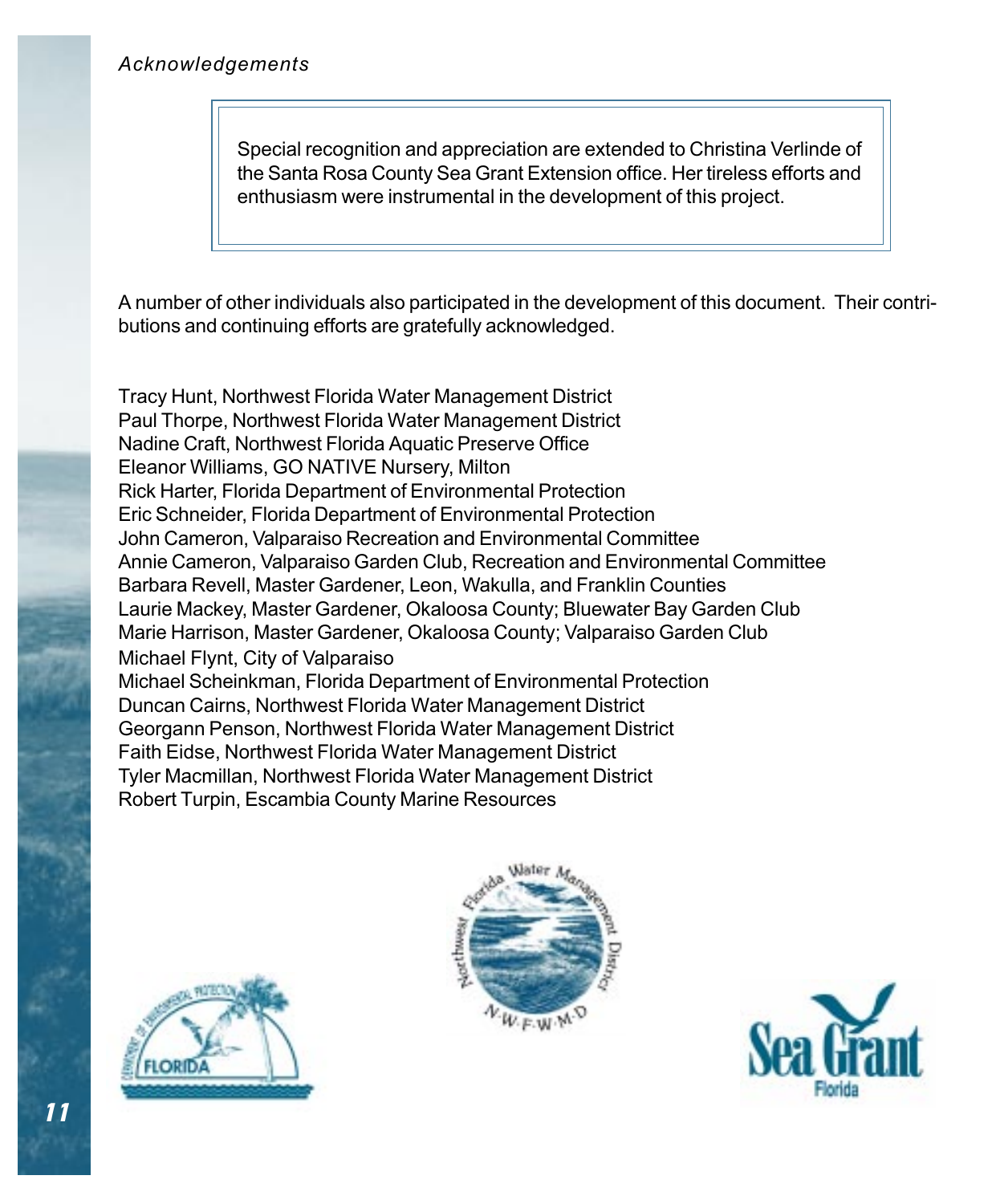

The preparation of this document was funded by the Surface Water Improvement and Management (SWIM) Program of the Northwest Florida Water Management District as partial match for a U.S. Environmental Protection Agency Section 319 Nonpoint Source Management Program grant.

This publication was printed at an approximate cost of \$.33 each to inform the public of Shoreline Protection and Restoration activities.

Public Information Bulletin 01-2 **Printed on recycled paper.** Printed on recycled paper.